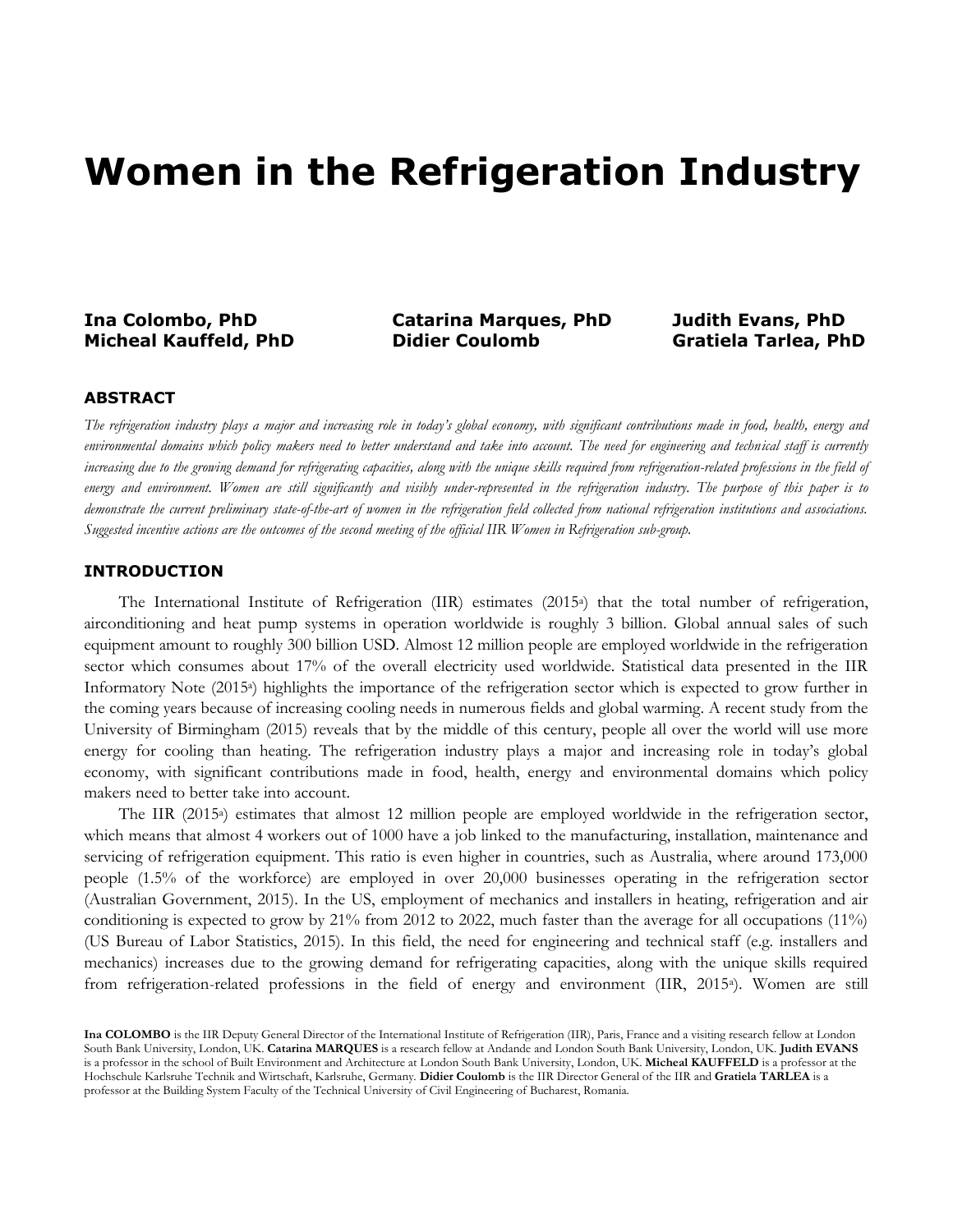significantly and visibly under-represented in the refrigeration industry. For instance, women represent 10% of the IIR commission members (41 women versus 369 men) and less than 10% of participants of the IIR Congress held in August 2015 in Yokohama (Japan) were female (IIR, 2015b). Global Cold Chain Alliance (2015) stated that women represent only approximately 12% of their members. The purpose of this paper is to demonstrate the current state-ofthe-art of women in the refrigeration field from the national refrigeration institutions and associations. Suggested incentive actions are the outcomes of the second meeting of the official IIR Women in Refrigeration sub-group that took place at the 12th IIR Gustav Lorentzen Conference on Natural Refrigerants (GL2016) in Edinburgh (UK).

#### **WOMEN IN SCIENCE AND ENGINEERING**

Governments and industry across the industrialized countries support efforts to improve the representation of women professionals in the field of science and engineering by recognizing the scale of the untapped pool of qualified women in this area. Although these efforts have had a positive impact, engineering remains a largely male-dominated profession in most countries.

A United Nations Educational, Scientific and Cultural Organization (UNESCO) report on Women in Science (2012) shows national breakdowns of female researchers in science worldwide. At regional levels, this report stated the averages of 45.2% for Latin America and the Caribbean; 34.0% for Europe; 34.5% for Africa; 18.9% for Asia; 39.2% for Oceania; and unfortunately, there is no regional average available for North America due to a lack of data. These figures include women working in life sciences which involve the scientific study of living organisms (such as microorganisms, plants, animals, and human beings). Women are highly represented in life sciences (NSF, 1996).

| Country       | Women %   | References                   | Country              | Women %   | References             |
|---------------|-----------|------------------------------|----------------------|-----------|------------------------|
| Australia     | 9.8       | Engineers Australia, 2012    | <b>Netherlands</b>   | 5.5       | Eurostat, 2014         |
| <b>Brazil</b> | 14.2      | Maria Rosa Lombardi, 2005    | New Zealand          | 13        | <b>IPENZ, 2013</b>     |
| Canada        | 22.3      | Status of Women Canada, 2012 | Norway               | 6.2       | Eurostat, 2014         |
| China         | $\sim$ 40 | In STEM; Engineer Live, 2013 | Romania              | 5.5       | Eurostat, 2014         |
| Denmark       | 18        | Eurostat, 2012               | Russia               | 40.9      | ParisTech Review, 2010 |
| Estonia       | 68        | The Globe and Mail, 2013     | South Africa         | 10        | IGU/UNESCO, 2013       |
| France        | 23        | Eurostat, 2012               | South Korea          | $\leq 15$ | Sci Dev Net, 2014      |
| Germany       | 13        | Eurostat, 2012               | Spain                | 5.4       | Eurostat, 2014         |
| India         | 12        | IGU/UNESCO, 2013             | Sweden               | 26        | IGU/UNESCO, 2013       |
| Italy         | 14        | Eurostat, 2012               | Switzerland          | 5.7       | IGU/UNESCO, 2013       |
| Japan         | < 15%     | Sci Dev Net, 2014            | Turkey               | 1,8       | Eurostat, 2014         |
| Kenya         | 8         | IGU/UNESCO, 2013             | United Kingdom       | 8,7       | IGU/UNESCO, 2013       |
| Malaysia      | 10,6      | Unesco 2015                  | <b>United States</b> | 15        | CareerBuilder, 2014    |

**Table 1. Percentage of Women in Engineering per Country (Colombo** *et al.***, 2016)**

Despite these needs of engineers due to shortage (UNESCO, 2010), records show that women were significantly under-represented in the fields of engineering, constituting an average of 10-20% of engineering workers International Gas Union (IGU)/UNESCO report (2013). Table 1 summarizes published data of the percentage of women in engineering per country. According to the IGU/UNESCO report (2013), in the US and Europe, women now constitute 30% of university engineering students, and that number rises to 35% in India, 15% in South Africa, and up to 60% in the Gulf countries (including Kuwait). However, even in countries where the number of women studying in STEM has increased, this trend has not necessarily translated into increased hiring of women engineers. Indeed, a large number of graduate students do not exercise the engineering profession, which is due to several factors such as cultural and religious orientations.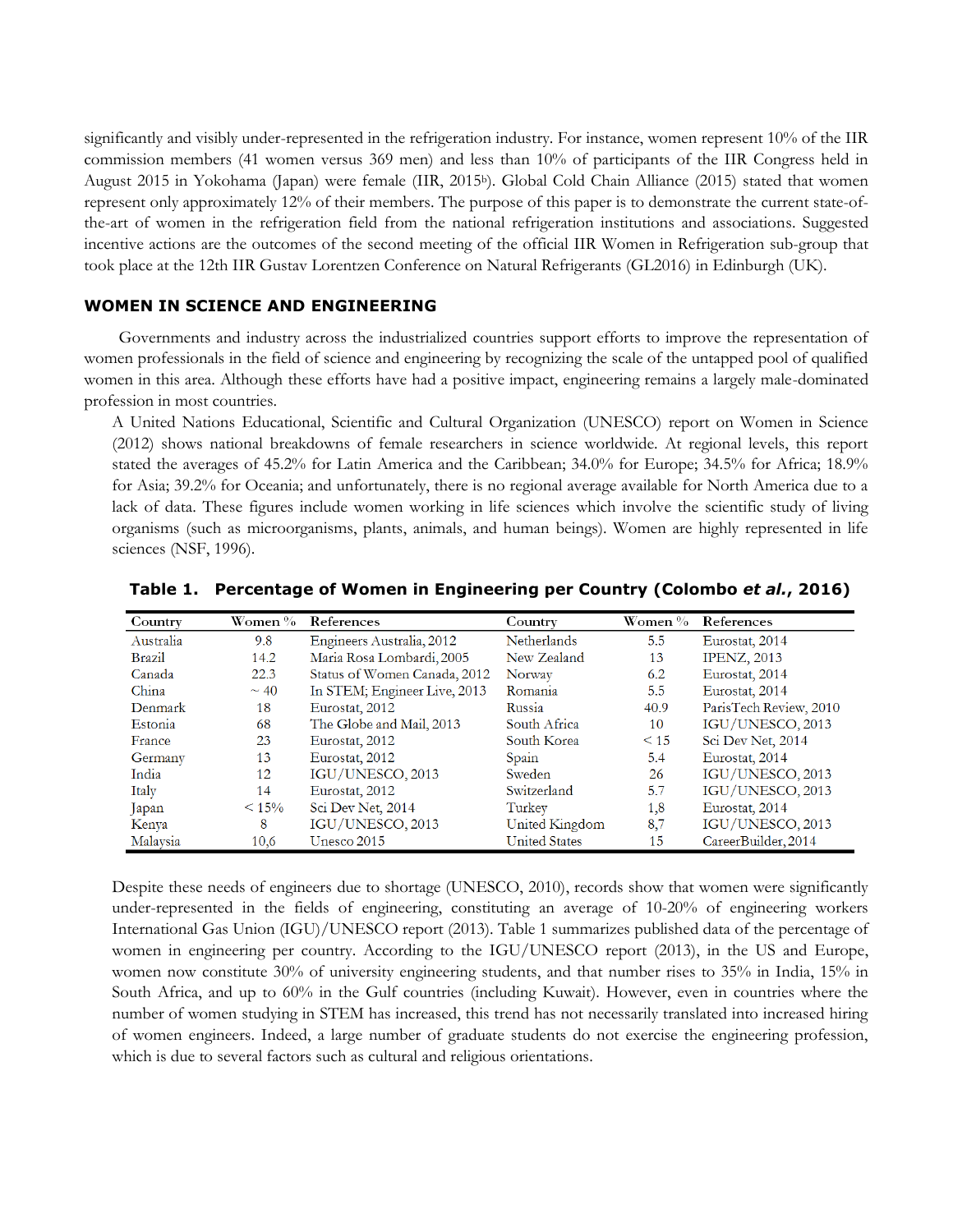#### **WOMEN IN REFRIGERATION**

There are no official records of the number and/or percentage of women in the refrigeration industry and few incentives have been put in place to encourage women to consider a career in the industry. Established in 2004, Women in HVACR (Heating, Ventilation, Air Conditioning and Refrigeration) (Women in HVACR, 2015) is based in the USA with the objectives to improve the lives of members by providing professional avenues to connect with other women growing their careers in the HVACR industry. Women in HVACR empowers women to succeed through networking opportunities, mentoring and education. The Cryogenic Society of America had a cover story on women in cryogenics and superconductivity (2015) where several women who are excelling in this field discussed their experiences. A report from the US Department of Labor (2014) stated that women represent 1.2% of the heating, air conditioning, and refrigeration mechanics and installers for non-traditional (male-dominated) detailed occupations. According to the North American Industry Classification System (NAICS, 2011) in Canada, the percentage of women represents about 1.7% of the refrigeration and air conditioning mechanics (includes office staff, etc.) of the maintenance and equipment operation trades. Women in ACR series of the UK ACR Journal (2015) interviewed several women working in the HVACR industry on their career path, development and prospective.

At the latest IIR International Congress of Refrigeration (ICR2015) in Japan, the IIR organized the first Women in Refrigeration network session (IIR, 2015b) where the twenty attendees (75% female, 25% male) were present to discuss some key aspects of women in refrigeration drawing both on their own experiences and those of others to reflect on what helped and hindered women from joining the profession. A preliminary state-of-the-art of women in refrigeration industry was presented (Colombo *et al.*, 2016).

#### **Survey**

Obtaining some records of the number or/and the percentage of women working in the refrigeration industry excluding office and support staff was a difficult task according to the different national refrigeration associations/organizations approached. Therefore, it was decided that the number or/and the percentage of women registered as private members of national associations could be appropriate figures of women representation in the industry. 25 worldwide national refrigeration associations have been contacted for this purpose.

#### **Results**

Eighteen of the listed associationsreplied to the IIR request for the percentage of female members registered as private members in the year 2014-2015 and are shown in Table 3. Women registered under corporate memberships were excluded as they could be office and/or support staff with no knowledge and practice of refrigeration. Some associations were kindly requested to provide additional figures on the evolution of their women memberships since the previous decade. Some associations were unable to provide information.

The IIR Brazilian correspondent provided figures from the Brazilian Society for Contamination Control which was not related to the HVAC industry. Canada quoted the figures from the North American Industry Classification System (NAICS, 2011). Additional information included the IIR Chinese correspondent who stated that women have played a very important role in the Chinese HVAC&R industry and for the last 10 years the female membership had remained stable. The Japanese contact stated that the female membership had significantly increased by 68% from 2005 to 2015. The Jordanian correspondent replied that Jordan does not have any national refrigeration association and that the JNC is part of the mechanical engineering branch of the University of Jordan (UJ). However, they stated that the numbers of women students in the UJ who take classes in refrigeration is around 8% of the total students attending these courses and the same percentage of women join design activities in areas of refrigeration and air conditioning practices. The Russian contact tried unsuccessfully to obtain national figures from the Russian Government and therefore provided an estimation of 3% highlighting that after studies a certain percentage of married girls probably leave the profession, but in general they try to work in the refrigeration industry. The South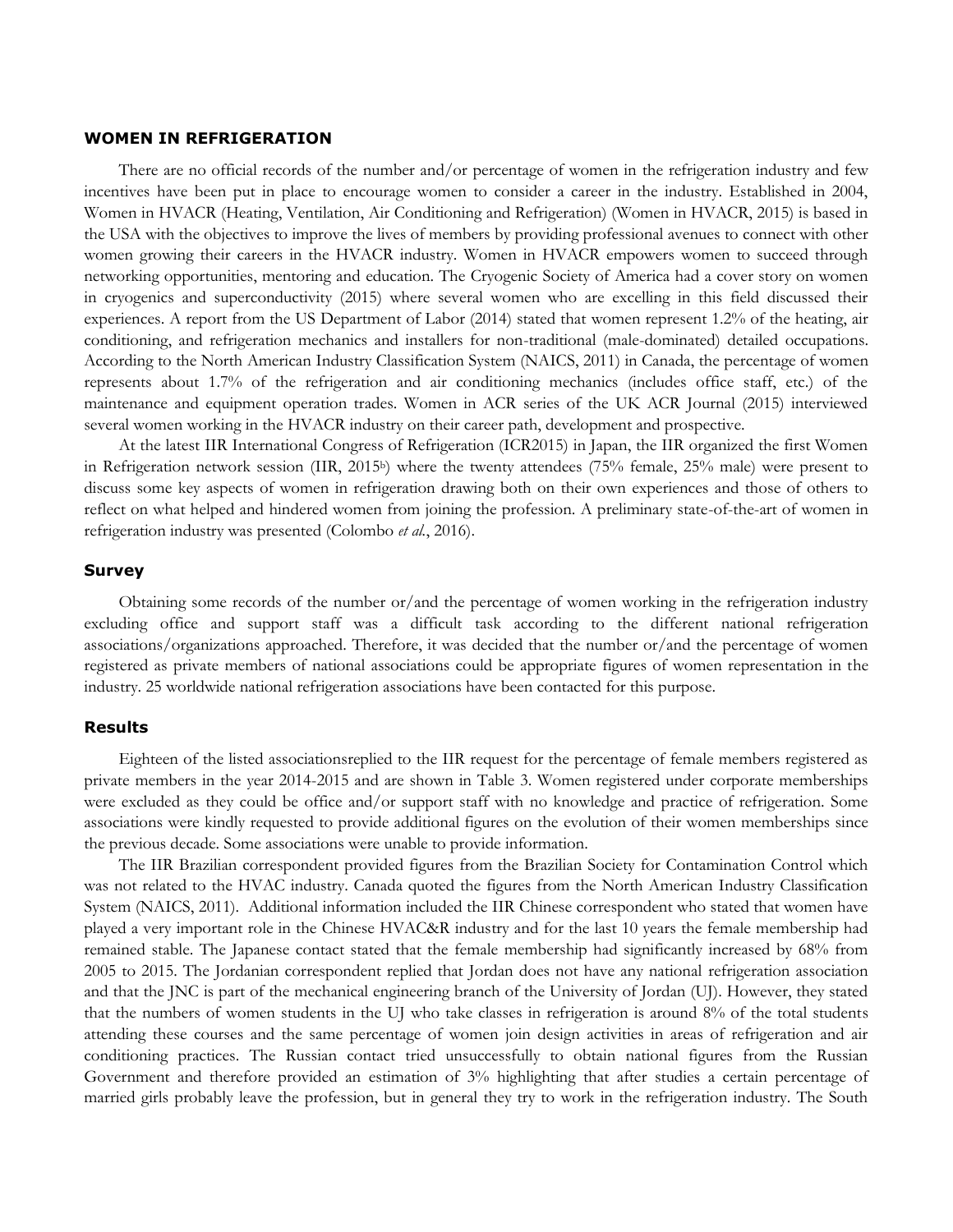African president also added that the women membership has increased by 35% since 2005. The Swiss correspondent replied that statistics about the gender of the employees of their company members was unavailable and that all their company members were male. It should also be noted that the Swiss association also has individual memberships. ASHRAE provided figures of 3.92% for 2008, 3.20% for 2011 and 4.33% (2015) demonstrating an increase of 10% in female memberships over this period.

The Romanian figures are quite high compared to the other associations and include women managers, professors, experts, technicians, assistants. The Romanian correspondent added that at the time of Ceausescu, women in engineering were representing more than 30%. For instance in 1983 in the Building System Faculty of the Technical University of Civil Engineering of Bucharest, women were about 50% graduated women as building services (BS) diplomat engineers and on the total graduated women as BS diplomat engineers 30% were involved in refrigeration and air conditioning.

| Country        | $\frac{0}{0}$       |  |
|----------------|---------------------|--|
| Australia      | 3.1                 |  |
| Brazil         | 6.25 (Not reliable) |  |
| Canada         | 1.7                 |  |
| China          | 19.5                |  |
| Congo          | 0.1                 |  |
| France         | 7                   |  |
| Germany        | 5.3                 |  |
| Italy          | 8.8                 |  |
| Japan          | 2.3                 |  |
| Jordan         | 8 (Not reliable)    |  |
| New-Zealand    |                     |  |
| Norway         | 2.2                 |  |
| Russia         | 3 (Not reliable)    |  |
| Switzerland    | $\theta$            |  |
| <b>USA</b>     | 4.33                |  |
| United Kingdom | 2                   |  |
| Romania        | 33                  |  |
| South Africa   | 2.8                 |  |

**Table 2. Percentage of Women Membership (Colombo** *et al.***, 2016)**

Figure 1 compares per country the data obtained from the UNESCO report on women in Science (2012), women in Engineering in Table 1 and women in Refrigeration in Table 3.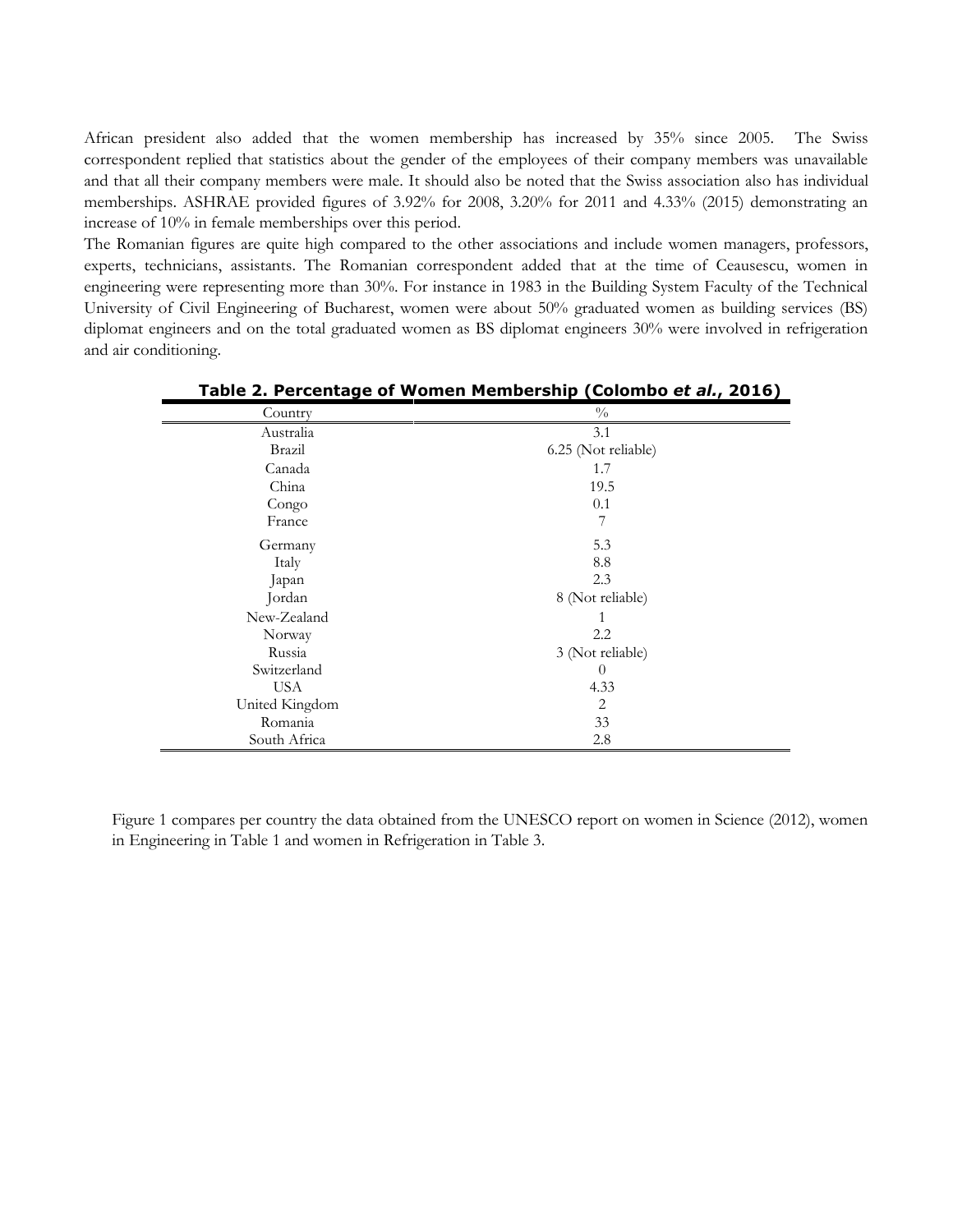

■ Women in Science (%) ■ Women in Engineering (%) ■ Women in Refrigeration (%)

**Figure 1** Women in STEM (Colombo *et al.*, 2016)

The gap between women in Science and women in Engineering/Refrigeration is significant and highlights the fact that women are less attracted by engineering and technical careers. It is noticed that communist and ex-communist countries are more likely to have high number of women working in STEM such as Romania, Estonia, China and Russia.

## **OUTCOMES OF 2ND DISCUSSION GROUP**

Since the IIR first Women in Refrigeration network session in Japan, the "Woman in Refrigeration" sub-working group part of the IIR "Career in Refrigeration" working group has been officially launched and approved by the IIR Science and Technology Council (STC). A second meeting has been organised during the 12th IIR Gustav Lorentzen Conference on Natural Refrigerants (GL2016) in Edinburgh (UK).

The overall discussion topic for the meeting was how the sub-working potentially could attract young people into the industry and increase both the cultural diversity and numbers of women in refrigeration. The conversation highlighted some key areas. These are outlined below along with some specific quotes from meeting attendees.

- 1. Issues around attracting more young people into refrigeration:
	- Lack of specific degrees in refrigeration: Refrigeration crosses over with other engineering degrees, which have higher profiles. "I discovered refrigeration during my chemical engineering degree"; "In Australia people fall into refrigeration".
	- Recognising the need for young people at all levels: The refrigeration industry needs multifaceted, 'jack of all trades' people, to undertake the varied work. "We need technicians too and that is a different educational route".
	- Remuneration and status of refrigeration: "Refrigeration is hidden/invisible in the UK"
	- Are there specific barriers for women?: Consider using different language "'Mechanical' can be offputting for some women but they are attracted to 'energy' and 'environmental"; Design, as well as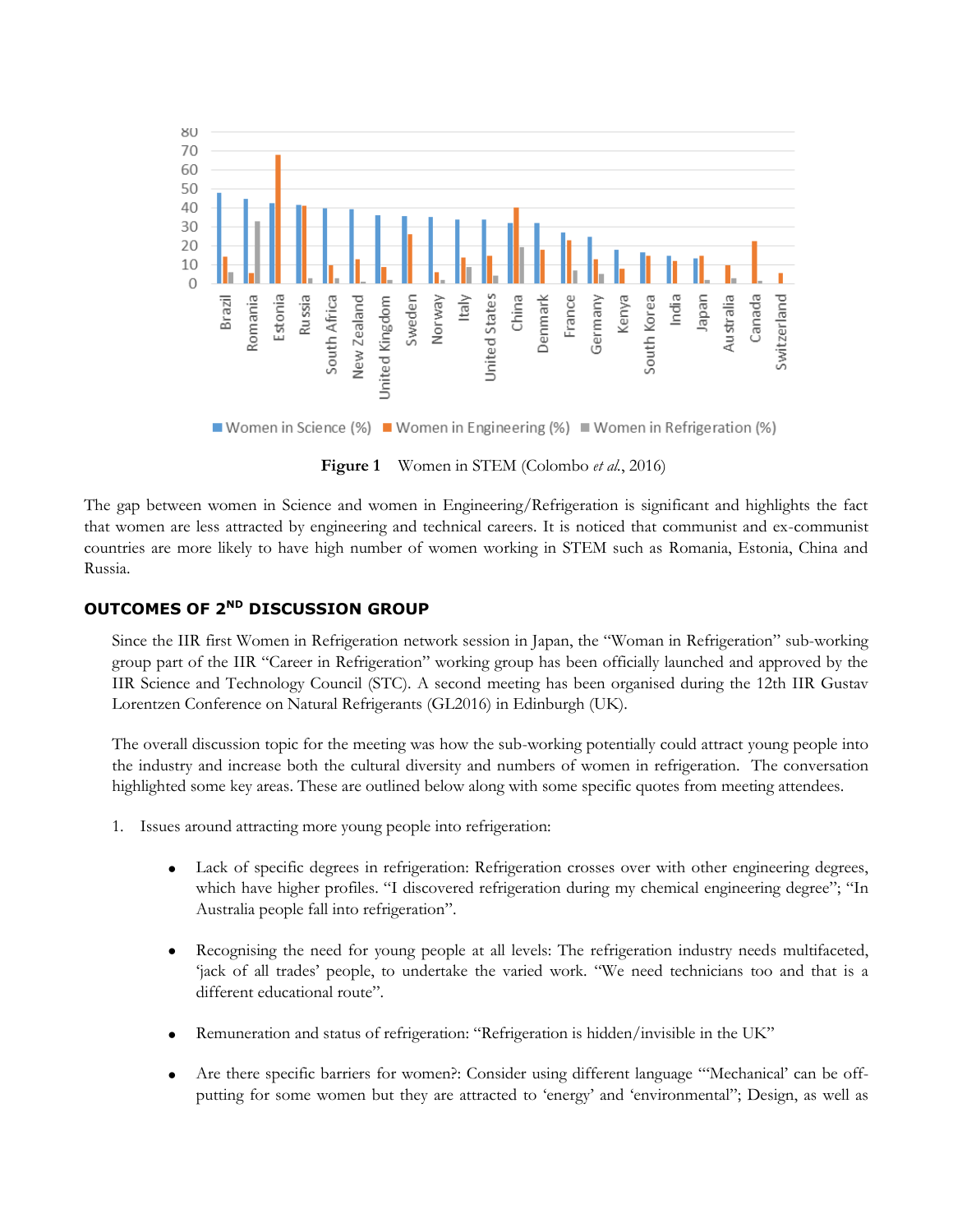site work is available and this is important for some women to know, who may prefer not to go on site. "We need women not just as engineers but also in design, finance and marketing"; "The challenge is we need to show they are needed".

- What problem are we trying to solve?: Recruitment into engineering or into refrigeration? "Maybe both?. In the UK alone 1.2m new people in engineering of all types are currently needed.
- **•** Research needed: PhD in Women in Engineering; Family connections "In Germany a high % of women engineers have engineer Fathers"; "Promotional ideas should be proposed".
- Make increasing use of social media: Video stories of 'how I got into refrigeration' put on YouTube (ref. engineer's dance); Facebook stories about real people "The humans of HVAC & R"; Twitter – use #GL2016 and similar to send out positive messages for young people and women. #CARE is already set up?; Linked-in groups (some of these already exist, are they cross-linked?).
- Use stories about helping people/solving problems: Start in early school (this was successfully used in US where women engineers are close to 30%). "In Hanover the Montreal Protocol was a driver for recruitment – 'save the world'".
- National/educational campaigns/ideas: eg UK Women in Engineering. Need to share what all countries are doing and what is working/not working. Early years work experience/ open weeks for women in the purpose to influence the influencers – parents, teachers, career advisers to recommend STEM careers and the industry sponsored talks such "Cool science" and the planned 2018 exposition on Refrigeration at the Cité des sciences (La Villette, Paris). Could this more widely/be replicated elsewhere? Links through Ashrae committee/global alliance.
- Rebrand the industry: HVAC &R  $\rightarrow$  'Climate Control' or 'Sustainable cooling & heating.'
- 2. Target audiences
- What targets does the working group have? How can it harness more support from the industry to help achieve them?: The target audience will be the main discussion of the 3rd meeting that will place during one of the 2017 IIR conferences.

## **CONCLUSION**

This paper describes the outcomes of dedicated group discussions that took place at the first and second IIR Woman in Refrigeration meetings. The refrigeration industry plays a major and increasing role in today's global economy, with significant contributions made in food, health, energy and environmental domains which policy makers need to better take into account. Estimates have shown that almost 4 workers out of 1000 have a job linked to the manufacturing, installation, maintenance and servicing of refrigeration equipment. Records show that women are significantly under-represented in the fields of engineering (only 10-20% of the work force), and especially in the refrigeration industry women are significantly and visibly under-represented. Unfortunately, there are no official records on the number and/or percentage of women in the refrigeration and few incentives to encourage them into the industry have been put in place. The preliminary evaluation demonstrated that 6.13% (average of Table 3) of women are members of national refrigeration associations/organizations/institutions. This figure could potentially be extrapolated to represent women in the whole refrigeration industry. However, it is important to highlight that there has been a significant increase in women membership in some countries such as South Africa and Japan which should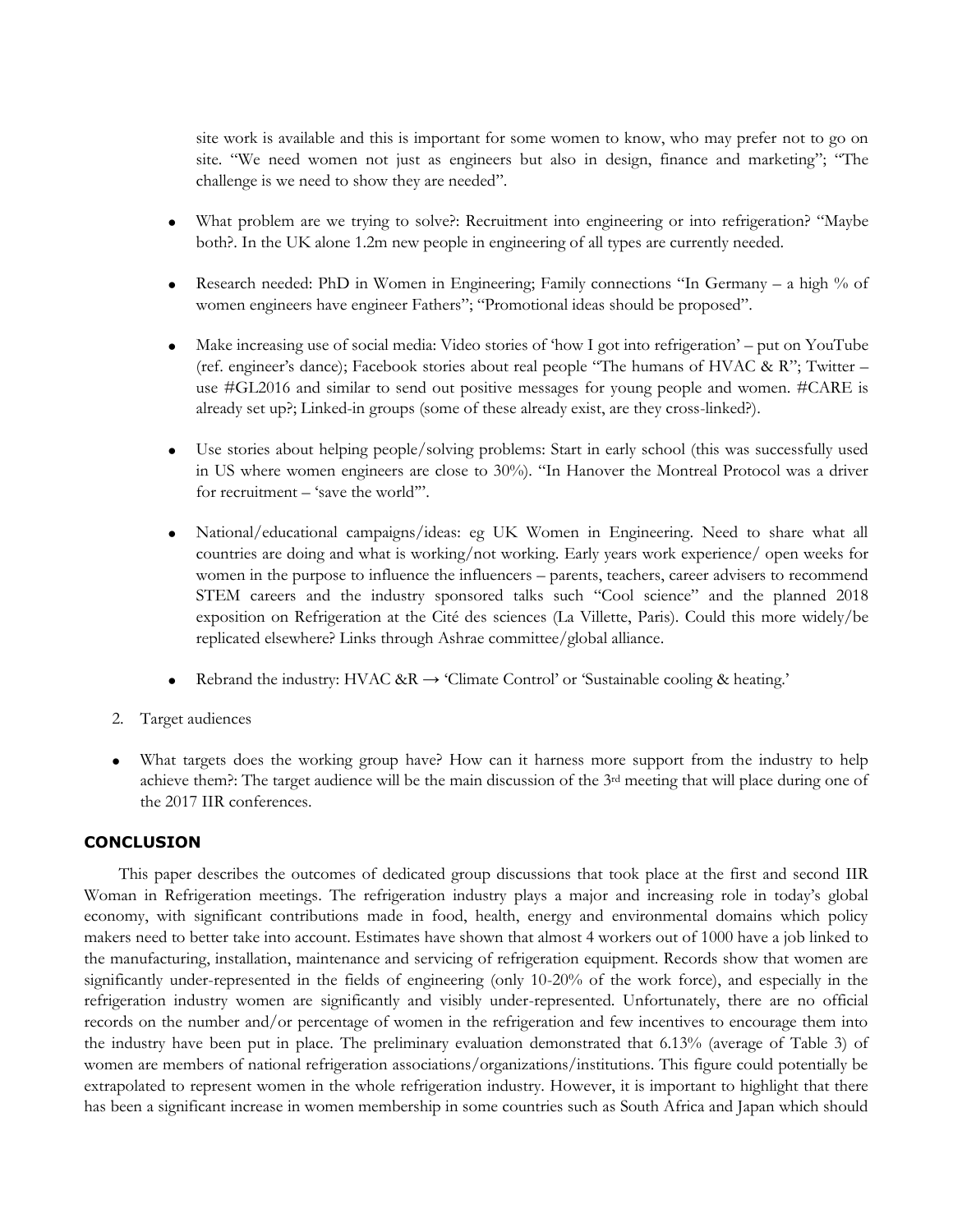be encouraged and duplicated in other countries.

The progresses of the initial objectives (Colombo et al., 2016) of the first meeting were focused on the different social, environmental and economic aspects by:

- x Setting up a "Woman in Refrigeration" IIR sub-working group as part of a "Career in Refrigeration" working group which has been launched in Febuary 2016 by the IIR STC (IIR Working Group, 2016).
- Having more women represented on each IIR working group and commission. In 2016, Prof Judith Evans and Dr Catarina Marques have been respectively appointed as the new president of the IIR Commission C2 on food science (IIR, 2016a) and engineering and the chairman of the "Career in Refrigeration" IIR working group(IIR, 2016b).
- Increase visibility by promoting refrigeration to the young generation including other minority groups. The IIR is part of the Managemennt Committee of the Exposition on Refrigeration at the La cité des sciences et de l'industrie (in Paris, France) planned 2018 which has the main objective to promote refrigeration to kids from primary, secondary and high schools.

## **REFERENCES**

- Australian Government, Department of Environment, 2015. Cold hard facts 2: A study of the refrigeration and air conditioning industry in Australia, 2013. Available from: www.environment.gov.au/atmosphere/ozone/publications/cold-hard-facts-2.html
- ACR Journal UK, 2015. Women in ACR articles. Available at: http://www.acrjournal.uk/apps/search?q=women+in+acr
- BLS Reports, 2014. Women in the Labor Force: A Databook. U.S. bureau of labor statistics. Available at: http://www.bls.gov/opub/reports/cps/women-in-the-labor-force-a-databook-2014.pdf
- CareerBuilder, 2014. Just 15% of Workers In Engineering Occupations are Women. Available at: <http://thehiringsite.careerbuilder.com/2014/11/17/15-workers-engineering-occupations-women>
- Colombo. I., Marques, C., C., Evans, J., Kauffeld, M., Founier, S., Tarlea, G., 2016. Women in the cold chain industry. Proceedings of the 4th IIR International Conference on Sustainability and the Cold Chain. Auckland, New Zealand, April 7-9, 2016. <http://dx.doi.org/10.18462/iir.iccc.2016.0003>
- Cryogenic Society of America, 2015. Featuring Women in Cryogenics and Superconductivity. Available at: http://www.cryogenicsociety.org/csa\_highlights/featuring\_women\_in\_cryogenics\_and\_superconductivity/
- Engineers Australia, 2012. Women in engineering, a statistical update. Policy Analyst, International and National Policy, Australia. Available at: [https://www.engineersaustralia.org.au/sites/default/files/shado/Representation/Information\\_Papers/women\\_in\\_eng](https://www.engineersaustralia.org.au/sites/default/files/shado/Representation/Information_Papers/women_in_engineering_2012.pdf)

ineering 2012.pdf

- Engineer Live, 2013. How to increase the global ranks of women engineers. Available at: http://www.engineerlive.com/content/how-increase-global-ranks-women-engineers
- Eurostat, 2012. EU Labour Force Survey. Percentage of engineering professionals who are female.
- Eurostat, 2014, Percentage of active population of Human Resources in Science and Technology (HRST), women scientists and engineers , 2011 data.
- Global Cold Chain Alliance, 2015. GCCA Establishes Online Community for Women in The Cold Chain. Available at: http://www.gcca.org/coldcon/2015/08/24/gcca-establishes-online-community-for-women-in-the-cold-chain
- International Institute of Refrigeration (IIR), 2015a. The Role of Refrigeration in the Global Economy. IIR 28th Informatory Note on Refrigeration Technologies, September 2015.
- International Institute of Refrigeration (IIR), 2015<sup>b</sup>. The IIR brings women in refrigeration to the forefront. Available at: [http://www.iifiir.org/clientBookline/recherche/NoticesDetaillees.asp?VIEWALL=TRUE&ToutVisualiser=1&INST](http://www.iifiir.org/clientBookline/recherche/NoticesDetaillees.asp?VIEWALL=TRUE&ToutVisualiser=1&INSTANCE=EXPLOITATION&iNotice=13&ldebut) [ANCE=EXPLOITATION&iNotice=13&ldebut=](http://www.iifiir.org/clientBookline/recherche/NoticesDetaillees.asp?VIEWALL=TRUE&ToutVisualiser=1&INSTANCE=EXPLOITATION&iNotice=13&ldebut)
- International Institute of Refrigeration (IIR), 2016a. New president of IIR Commission C2 on food science and engineering. [http://www.iifiir.org/clientBookline/service/reference.asp?INSTANCE=EXPLOITATION&OUTPUT=PORTAL](http://www.iifiir.org/clientBookline/service/reference.asp?INSTANCE=EXPLOITATION&OUTPUT=PORTAL&DOCID=IFD_REFDOC_0018525&DOCBASE=IFD_REFDOC_EN&SETLANGUAGE=EN) [&DOCID=IFD\\_REFDOC\\_0018525&DOCBASE=IFD\\_REFDOC\\_EN&SETLANGUAGE=EN](http://www.iifiir.org/clientBookline/service/reference.asp?INSTANCE=EXPLOITATION&OUTPUT=PORTAL&DOCID=IFD_REFDOC_0018525&DOCBASE=IFD_REFDOC_EN&SETLANGUAGE=EN)